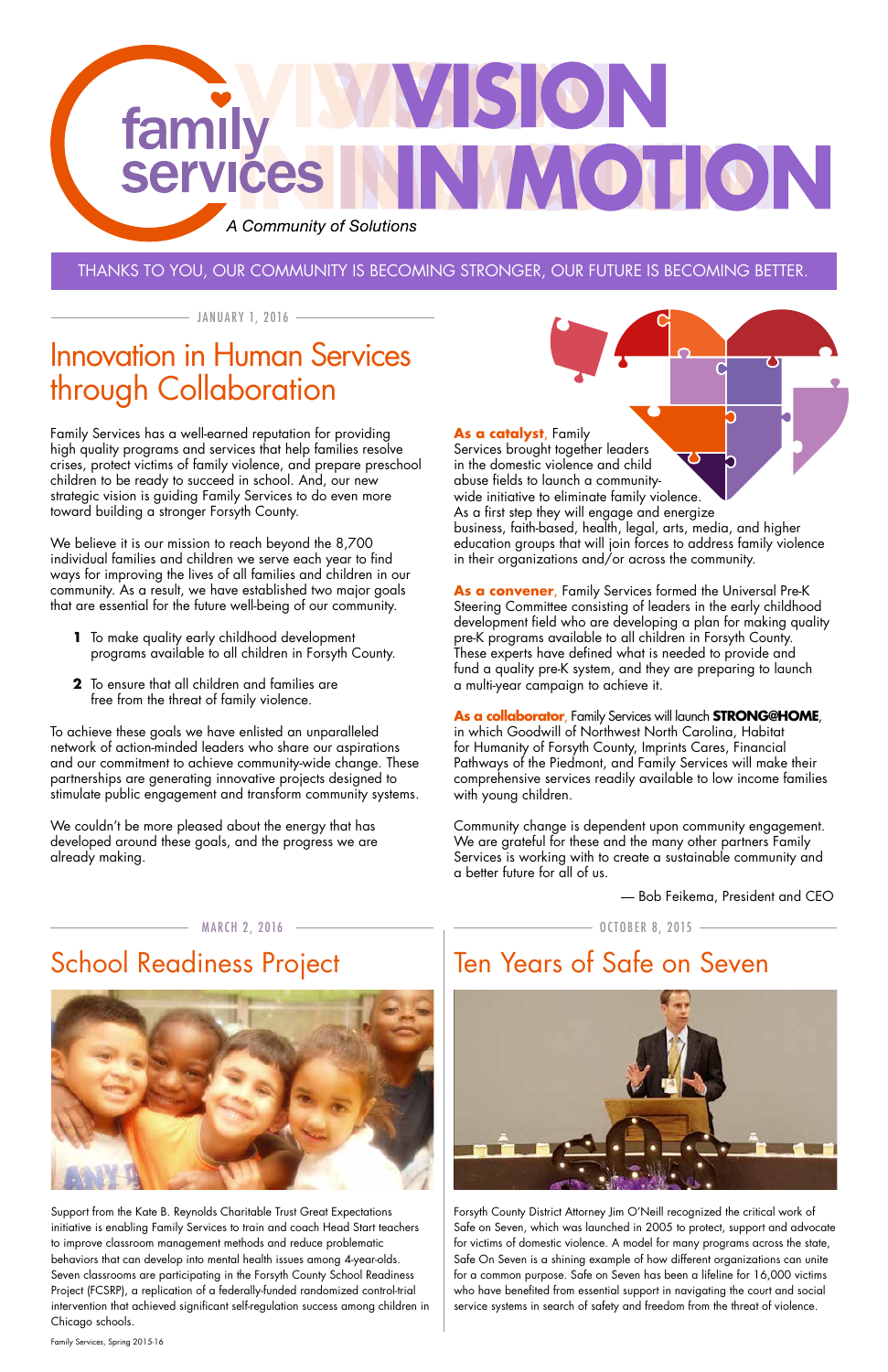### 50 years of Head Start success commemorated with tree planting



#### The Community comes together to Ring Out Child Abuse



#### February 22, 2016



## Family Violence Prevention Initiative

#### May 2, 2016



## Agencies collaborate to help families with young children thrive



March, 2, 2016

## The first Early Head Start comes to Forsyth County

#### Community, FOX8 support newborns with essentials



## Nutrition lessons from

a celebrity chef



More than half of the single moms in our community struggle to care for their children and improve their status in life while managing on an income below the poverty level. FOX8/WGHP anchor Katie Nordeen, who was expecting her first child, and A Cleaner World hosted a Community Baby Shower to give these moms and their babies hope. Thanks to our generous community, Family Services provided the essentials—diapers, formula, cribs, and clothing— to 44 expecting moms during the month of March.

All children deserve to be free from the threat of violence and neglect. Last year, 128,005 North Carolina children were referred to agencies for abuse and neglect; 31,899 were confirmed victims. Prevention is the best defense. During Child Abuse Awareness Month, and throughout the year, Family Services encourages everyone to participate in making our community safe and secure for all. By providing parents the knowledge, skills, and resources they need to care for their children, we can enable them to handle difficult situations without violence and prevent child abuse and neglect.

APRIL 8, 2016 **CHARGE CONSTRANS CONTRACT CONTRACT CONTRACT CONTRACT CONTRACT CONTROL** 

Five leading community agencies are working together to establish an integrated system of services to improve the lives of families with young children. **STRONG@HOME** is a collaboration of Family Services with Goodwill, Financial Pathways, Imprints Cares, and Habitat for Humanity. The project aims to help low income parents and their children thrive by providing evidence-based programs designed to overcome the barriers to success.

In 1965, President Lyndon B. Johnson selected Forsyth County as a site for the federally-funded pre-K education as part of his "war on poverty" campaign. Today, in the courtyard of Sarah Y. Austin Head Start, a Japanese Maple tree is a growing reminder of Family Services' 50 years of proven success in collaborating with community partners and providing more than 25,000 children the chance to achieve in education and in life.

> Celebrity Chef Curtis Aikens was "super chef" to some of the 4- and 5-year-olds at Sarah Y. Austin Head Start. The original Food-Network chef introduced the children to fresh produce and gave each child a starring role in creating a tasty soup with the ingredients. Aikens' visit was the result of a network of support around healthy nutrition awareness for vulnerable children and their families.

An award of \$2.2 million in federal funding enabled Family Services to launch the county's first Early Head Start program, which has enrolled 120 children, ages birth through 36 months. EHS connects each child's family to nutritional education, child and family advocacy, and numerous social services and health resources. The first five years of life are a time of rapid brain development, and the architecture of the brain is largely developed during those years, establishing the foundation for success later in life. Like Head Start, which Family Services has operated for more than 50 years, Early Head Start creates a network of support that helps position each child and his or her family to aspire to a better future.

DECEMBER 18, 2016 -----

#### **157,000** North Carolina Adults are victims of domestic iolence

Poverty falls especially hard on families with young children. Parents often lack sufficient education, marketable job skills, and affordable housing. Poverty produces unremitting stress and can lead to behavioral health problems. Parents are hard-pressed to find the time and energy to parent effectively. And when resources are limited at home and in the neighborhood, children too often are not ready to succeed when they enter school.

of female-headed single parent households with children under 5 are below poverty level

Beginning in the fall of 2016, 150 families will become members of **STRONG@HOME**. In addition to using the services of the partner agencies, family members will draw upon their own talents and skills to help achieve their goals and assist others families in the project.

Family Services is breaking new ground. A collaborative project of this scope is unprecedented in Forsyth County. It has the potential to transform how families utilize human services to improve their lives and their neighborhoods.

The Centers for Disease Control and Prevention estimates that nearly one-third of US women will experience domestic violence in their lifetime, and one in seven men. More than 3 million children witness domestic violence in their homes every year. Family violence occurs across all racial/ethnic groups and classes and results in both immediate and lifelong physical and emotional health consequences.

In an effort to achieve community-wide change around family violence, Family Services has assembled a team of experts to develop a Family Violence Prevention (FVP) plan of action that will be implemented across a wide range of community organizations. The Arts Council of Winston-Salem and Forsyth County, Winston-Salem State University, Salem College, the Wake Forest Innovation Quarter, and the Department of Public Health have pledged their participation, beginning September 2016.

Working together, business, faith-based, health, legal, arts, media, and higher education groups can eliminate family violence and create a safe and secure community for all.

#### **Hague Accredited!**

We are pleased to announce that our Adoption Program has received Hague Accreditation from the Council on Accreditation. This highest level of accreditation recognizes the quality of the professional services delivered in the area of



every year

#### **Family Violence is a Community Issue**

Family Services is recognized as a lean, effective operation, with a reputation for accomplishing what we set out to do. We are adept at securing government grants; however, public funding has limited flexibility. To maintain programmatic agility, the agency is striving to increase support through private contributions. Unrestricted funds create the platform from which the agency can expand as an entrepreneurial organization.

We are grateful to our generous supporters who are transforming the lives of children and families and building an annual fund of support that will allow the agency to respond with nimbleness to unforeseen situations.

Members of the Grogan Society support children and families by making an annual unrestricted gift of \$1,000 or more to Family Services.

The annual fund is an investment that is made stronger when everyone participates. Reports for 2015-16 indicate that contributions are the best on record and that the number of leadership donors has more than tripled over the previous year.

Thank you for strengthening the financial flexibility of Family Services and for improving the lives of women, children and families for a stronger community

To learn more about the Grogan Society, our leadership giving program, visit www.familyservicesforsyth.org

#### **4,611** incidents flagged as "domestic violence

related" by WSPD

**881** additional incidents involved child

abuse and other juvenile victims

## **1,741**

victims sought protective orders from Safe on Seven

**193** abused children received forensic interviews through our Child Advocacy Center

#### February 21, 2016

#### **1 in 3**

children (28.5%) lives in poverty in our communit (1 in 4 Statewide)

**Early Head Start and Head Start are long-term strategies for addressing the persistent and growing problem of poverty in Forsyth County.**

children, age 6 and under live in Forsyth County

#### **34% 28,852** of children under 5 live in a household below overty level **83%** The increase of people living in poverty in our community since 2000

# **55%**

**Early Head Start impacts the entire family by engaging, educating, and placing families in a position to become self-sufficient.**





# **Sources of income <b>Annie Grogan Society Annie Grogan Membership Growth** 2011-12 2012-13 2013-14 2014-15 2015-16